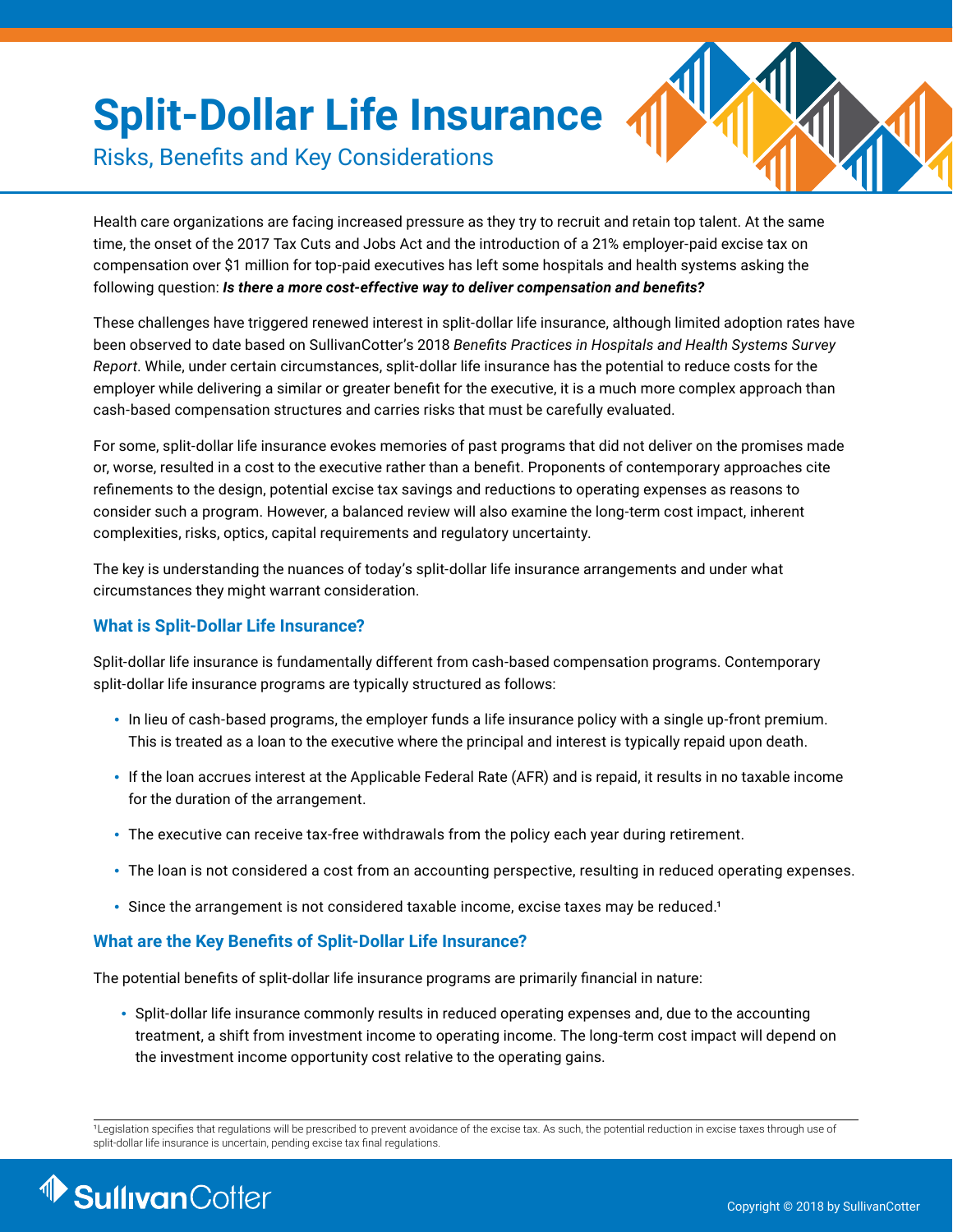• Availability of retirement income from split-dollar life insurance is typically adjusted to be higher than the alternative cash-based program. Due to the risks involved with split-dollar programs, executives must consider timing, amount of cash flow and potential variability in those amounts when deciding whether or not this arrangement is right for them.

There is no simple way to identify the financial impact without modeling projections under different scenarios. The financial impact can vary significantly based on the size of the loan, the age of the individual, interest rates, life insurance policy features and tax rates. How comparisons are made, including when retirement income is expected to be available and over what period, can have an impact as well.

#### **What are the Key Risks Associated with Split-Dollar Life Insurance?**

Any expected financial benefits should be assessed against the following costs and risks associated with splitdollar life insurance:

- **Complexity and degree of confidence with impact to executive's assets.** Program tends to be a voluntary alternative to a simpler cash-based program and adopted only by those who can afford to accept the inherent risks.
- **Long-term commitment.** The program may be in place for several decades, during which time there could be several unanticipated events impacting the program's performance with no viable exit strategy.
- **Retirement income needs and cash flow.** Program is only available through regular annual payments and not lump sums. This reduces the ability to adapt to an executive's evolving financial needs and preferences.
- **Corporate cash flow.** In many cases, the organization must increase its cash outlay to make the program attractive to potential participants. This can call into question whether tying up additional assets in the split-dollar program is a good use of funds by a not-for-profit organization. While there may be financial benefits, the optics could be challenging to defend as the size of loans reportable on the Form 990 Schedule L can be significant – albeit without any reportable income on Schedule J.
- **Life insurance policy performance.** The success of the split-dollar program hinges on the life insurance policy performance. Policy illustrations include assumptions about market-related factors, such as S&P500 index performance, as well as elements controlled by the life insurance company, including policy charges and crediting rates. Illustrations typically show one scenario based on current policy charges and another based on guaranteed charges – and the results can be substantially different. The ability to maintain current policy charges is contingent on the insurance company's profitability.
- **Plan administration.** Few organizations have the infrastructure necessary to administer the program internally and rely instead on outside administrators with associated expenses. Maintaining an understanding of these arrangements within the organization will be important as inevitable staff turnover occurs throughout the life of the program.

#### **How Should Organizations Proceed?**

Those interested in pursuing split-dollar life insurance should follow a process that ensures robust analysis and engagement with all stakeholders.

Engage an independent advisor. Many organizations rely on advisors who can financially benefit from the placing of the insurance in the form of commissions. It is rare for organizations to have internal resources to evaluate these programs given how seldom they are currently being used. Acting on the organization's behalf, an independent advisor can work with the individual brokers to ensure key objectives are being met and the proposals appropriately reflect the costs, benefits and risks of the arrangement. The independent advisor can then provide an assessment